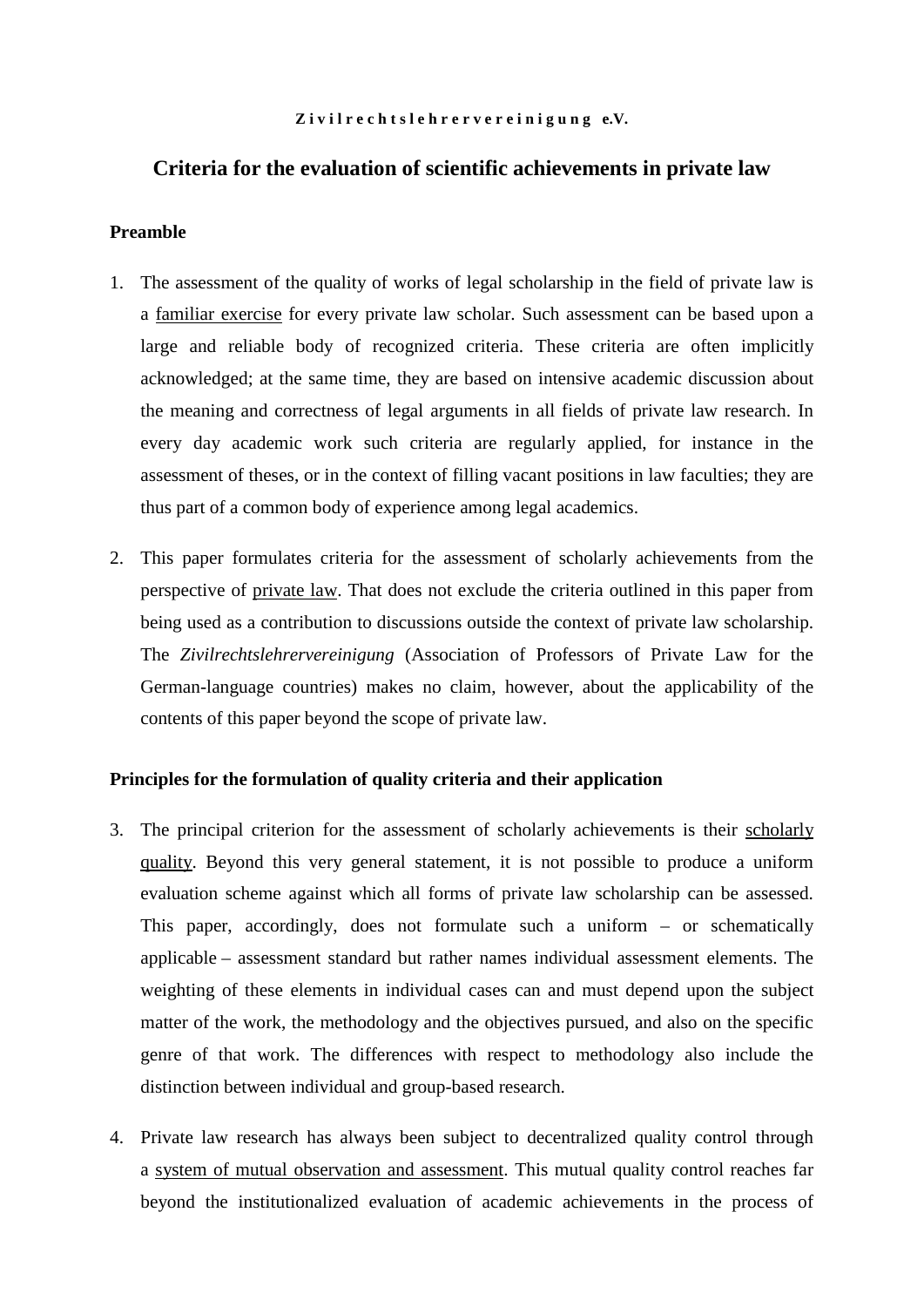deciding about doctoral or post-doctoral theses, about appointments and promotions, or about the quality of legal research projects. It also finds expression in the academic discourse in general. This ongoing mutual and decentralized scientific assessment has proven to be particularly efficient. It is preferable to any attempt to develop centralized criteria aiming at a uniform system.

- 5. The subject of the scholarly discourse and the academic assessment must, in the first place, be the individual work of scholarship. The assessment of individual works of scholarship and an overall view of a person's academic activities can form the basis for an assessment of his or her achievements as a scholar.
- 6. In the formulation of assessment elements care must be taken to distinguish between primary assessment elements, which in themselves contribute to the quality of academic performance, and secondary assessment elements, which do not in themselves indicate academic quality, but which can be used as indicia for the existence of primary assessment elements.

### **Primary assessment elements for determining the quality of academic achievements**

- 7. The quality of works of legal scholarship will be determined by the degree of creativity on which they are based. The creative quality depends, above all, on the extent to which the contents of a work of legal scholarship can be regarded as original and innovative. Academic work is original, if it manages to formulate legal ideas which have been independently produced, and which are both creative and persuasive, as far as reasoning and result are concerned. An academic work is innovative if it contains new ideas which stimulate the legal discourse or advance the state of the law. This implies that with respect to the development of the law neither originality nor innovation represents an end in itself. Legal ideas must be measured by the criteria of legal accuracy, e.g. by relating in a meaningful way to the development of the law in general, of a specific legal area, or of a legal problem.
- 8. Another essential element of any scholarly achievement is an independent critical approach. This entails that the views of others are not accepted without examination, even if, where such views are adopted, that examination is not fully displayed before the reader. The criterion of an independent critical approach also determines with regard to textbooks or commentaries, i.e. literary genres which are primarily targeted at their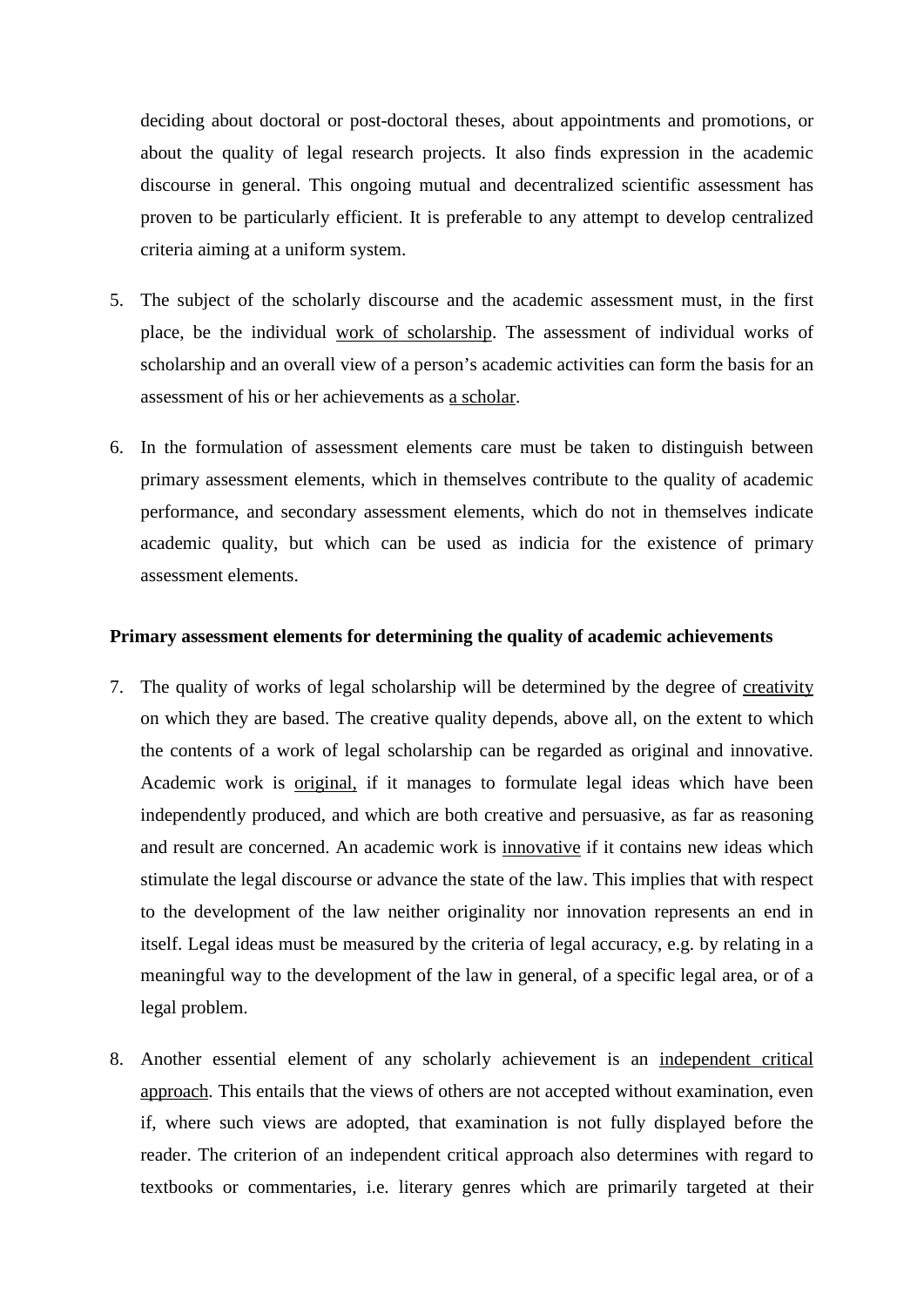readers' information requirements, whether we are dealing with an academic achievement or with a mere compilation. Like originality and innovation, however, criticism is not an end in itself; it has to be measured against the criteria characterizing the scholarship in general.

- 9. The most important medium for legal scholars is language. The mode of expression whether a text is easily comprehensible, clearly drafted, or perhaps even elegant increases the persuasive power of a legal argument, but also usually reveals the depth of intellectual penetration of a problem. It is therefore a sign of academic quality.
- 10. Necessary, though not in itself conclusive, conditions for the quality of academic work are the observance of the rules of good academic practice and compliance with the rules of legal methodology. For contemporary legal subjects this includes a focus on legal doctrine without, however, being limited to that. Beyond this obvious minimum the quality of a work of legal scholarship can also be enhanced through the depth of methodical reflection and the transparency of such reflection. In any case the suitability of the chosen method for the specific piece of work at hand is a feature of the quality assessment. Recently, it has sometimes been suggested that every academic work must expressly explain the methodology upon which it is based. This cannot be accepted, at least not as a rigid rule. The legal methodology is often self-explanatory and is something that the relevant audience can be presumed to be familiar with.
- 11. Law ultimately aims at being applied. In the assessment of scholarly legal work account has to be taken of whether this has been adequately borne in mind. In particular, the quality of legal scholarship is increased by recognizing, describing and then solving a practical legal problem in a satisfactory manner. In this context, the difficulty and complexity of the legal problem must be taken into consideration.
- 12. Closely connected to this is how well the work has been received. To what extent has it stimulated academic debate or has prevailed within such debate as being correct or persuasive? Since the development of the law is also based upon an ongoing dialogue between scholarship and legal practice, the notion of reception includes the influence of a piece of academic work on the development of legal practice. Also the influence upon the discourse in other legal systems or disciplines may be an indication of particular effectiveness and productivity, even though this can differ from subject to subject.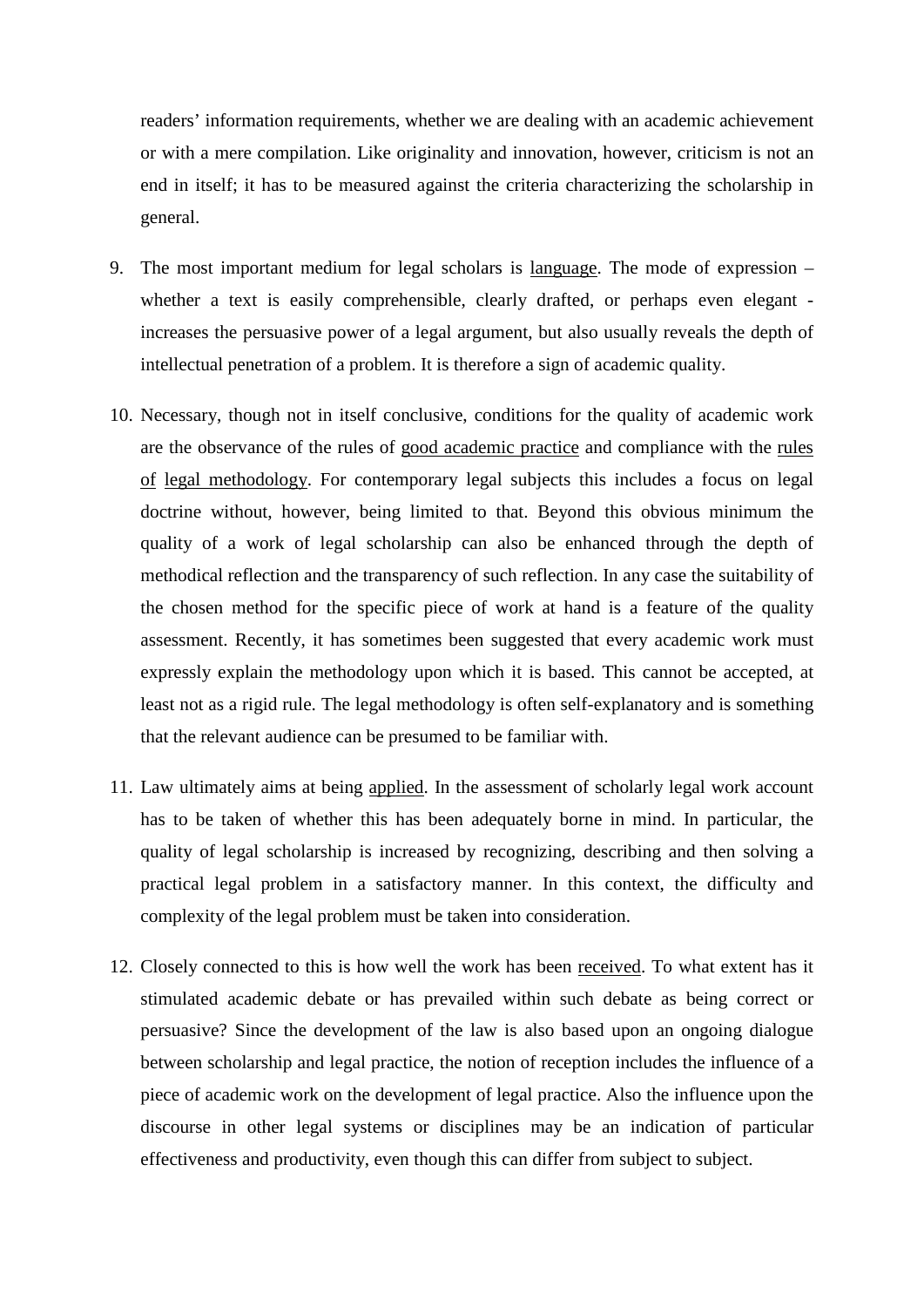- 13. Legal rules always have to be considered within a systematic context. The quality of a particular scholarly work – and of a scholar's œuvre in general – is influenced also by the extent to which this characteristic property of the law is kept in mind in analysing law and legal development as a whole, including extra-legal circumstances. Also the systematic and systematizing penetration of legal problems, e.g. within the framework of a commentary or textbook, can – depending on the degree of independence and originality displayed – therefore constitute a significant scholarly achievement. In the assessment of a scholar's œuvre at large it must also be considered to what extent his or her work is characterized by the meaningful development of focus areas and guiding principles, or the establishment of sensible connections between different themes and ideas.
- 14. The ability to distinguish between what is self-evident, and therefore does not require justification, and what is disputed or unknown, and therefore needs to be explained, is an essential prerequisite of high quality academic work. An author's ability to omit what is superfluous is also a sign of the quality of his or her work.
- 15. The productivity of a scholar is less important than the quality of his work. Yet, where the quality is identical or very similar, it does indicate differences in ability between different scholars and should therefore duly be considered in an overall assessment.

### **Secondary elements for the assessment of the quality of scientific work**

- 16. The place of publication can be an indication of scholarly quality. Neither the place of publication nor the fact that acceptance for publication occurs as a result of a peer-review process will, however, in itself conclusively demonstrate above-average academic quality. The same applies to so-called impact-factor calculations. Seemingly rational calculations on an impact-factor basis have to be rejected because they cannot adequately reflect academic achievement.
- 17. Interdisciplinarity is a method. The use of a method such as this is no conclusive indicator of the scientific quality of a work. In the same way, mono-disciplinary work cannot be considered to be, a priori, of superior or inferior quality. An interdisciplinary approach is justified or even required, when the underlying research topic or aim is of such a nature for example in the field of legal policy – that it appears to be meaningful or even necessary. An interdisciplinary approach may then pose higher demands on the academics involved or lead to new insights. Under these circumstances, interdisciplinarity may be